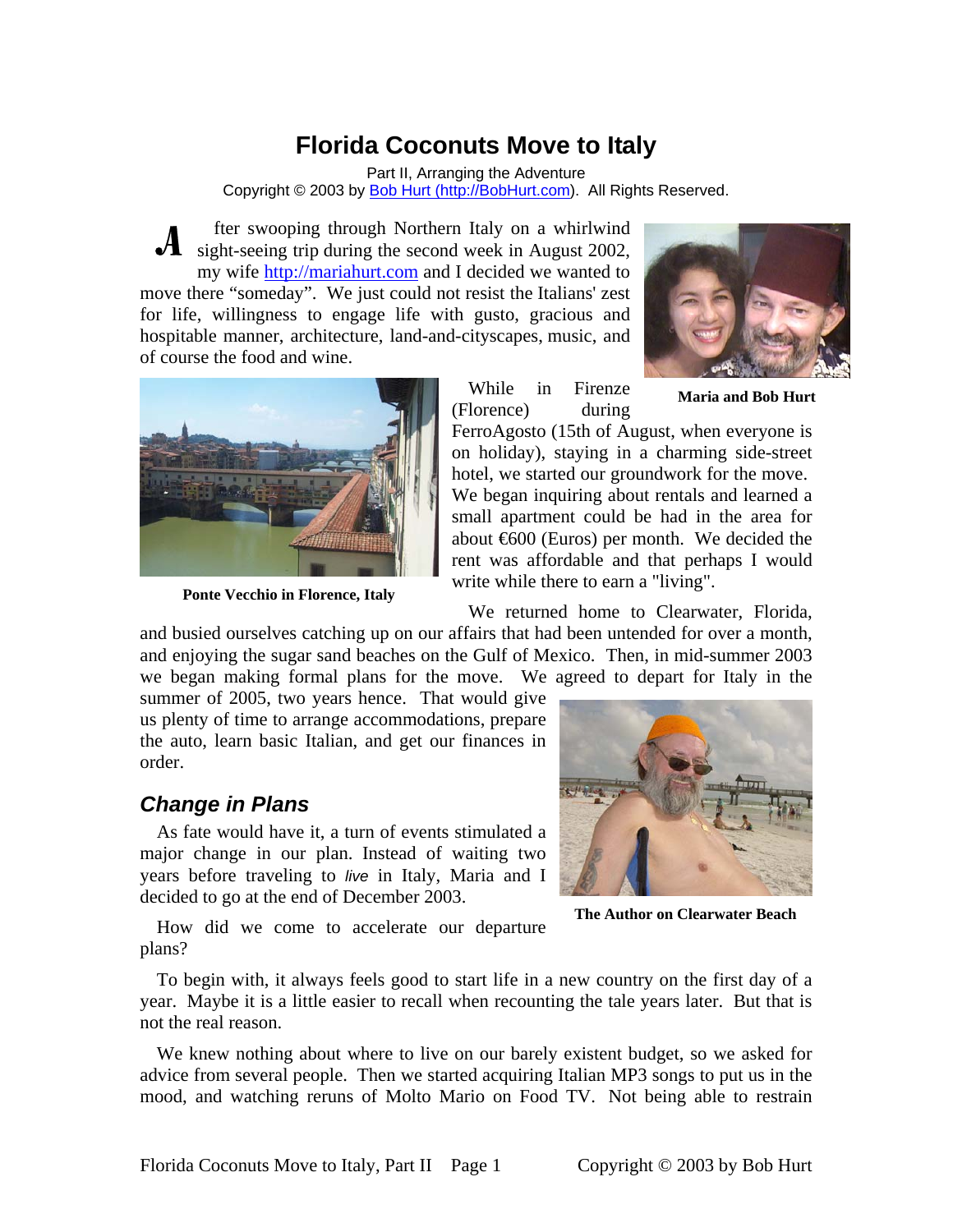ourselves, we told everyone around us we were going to live in Italy. Then, Maria stumbled upon a small notice in our retirement community (of 5000 dwellings in Clearwater, FL) newspaper that offered Italian language lessons for \$10 each. We jumped at it.

## *Vindice Vanzo*



**Vindice Vanzo** 

The instructor, Vindice Vanzo (for whom I just made a little web site at [http://vindice.com](http://vindice.com/), and whose name means "The Vindicator") was ebulliently friendly, and delighted to have us join his class of one man and 7 women. I quickly began to realize why Vindice wanted to teach the classes - it gave him a reason to harangue all those women, lovingly of course.

> After the first class, I invited Vindice to dinner. We ta lked, played Verdi's *Va Pensiero* from *Nabucco* and arias from Puccini's *La Boheme* and Verdi's *La Traviata*, ate what I considered to be good Italian food, and drank from the huge jug of Italian Rose' Vindi had brought. Finally, Maria told him we were going to move to Italy but had no place to stay yet.

Vindi's eyes brightened with sudden cognition. He put his hand on Maria's arm, looked her and me in the face with a big grin, and explained that a woman in Montevarchi had asked him twice to marry her. He then asked us, "Why don't

we go together? I will marry Lucia, and you can live with us in her "palazzo".

We had not expected that at all, perhaps because we were un familiar with Vindi's nature. Vindice Vanzo is 78 years old, and Lucia is 5 years his junior. Vindi lives alone in a condominium in our community of 5000 dwellings for retirees. Lucia lives in a sizeable villa on the outskirts of Montevarchi, a town about 30 miles south of Florence on the Arno River, right on the eastern edge of the Chianti Wine

**"Why don't we , will marry Lucia go together? I and you can live with us in her "palazzo"** 

grape-growing region (just above the N in TUSCANY in the m ap of central Italy).. Her youngest daughter lives with her and attends university. Other children and grandchildren live on adjoining plots of land.



#### **Map of Central Italy**

spontaneously on such an adventure. I suggested he call Lucia and find out whether the We marveled that Vindi would invite us so arrangement were acceptable to her.

Lucia, who speaks no English, was overjoyed an d immediately agreed. Shortly afterward she A couple of days later, he made the call. faxed us an invitation to come and live with her for 3 years. Maria and I pondered whether her effusive willingness to have us move in with her might be on account of our being the influence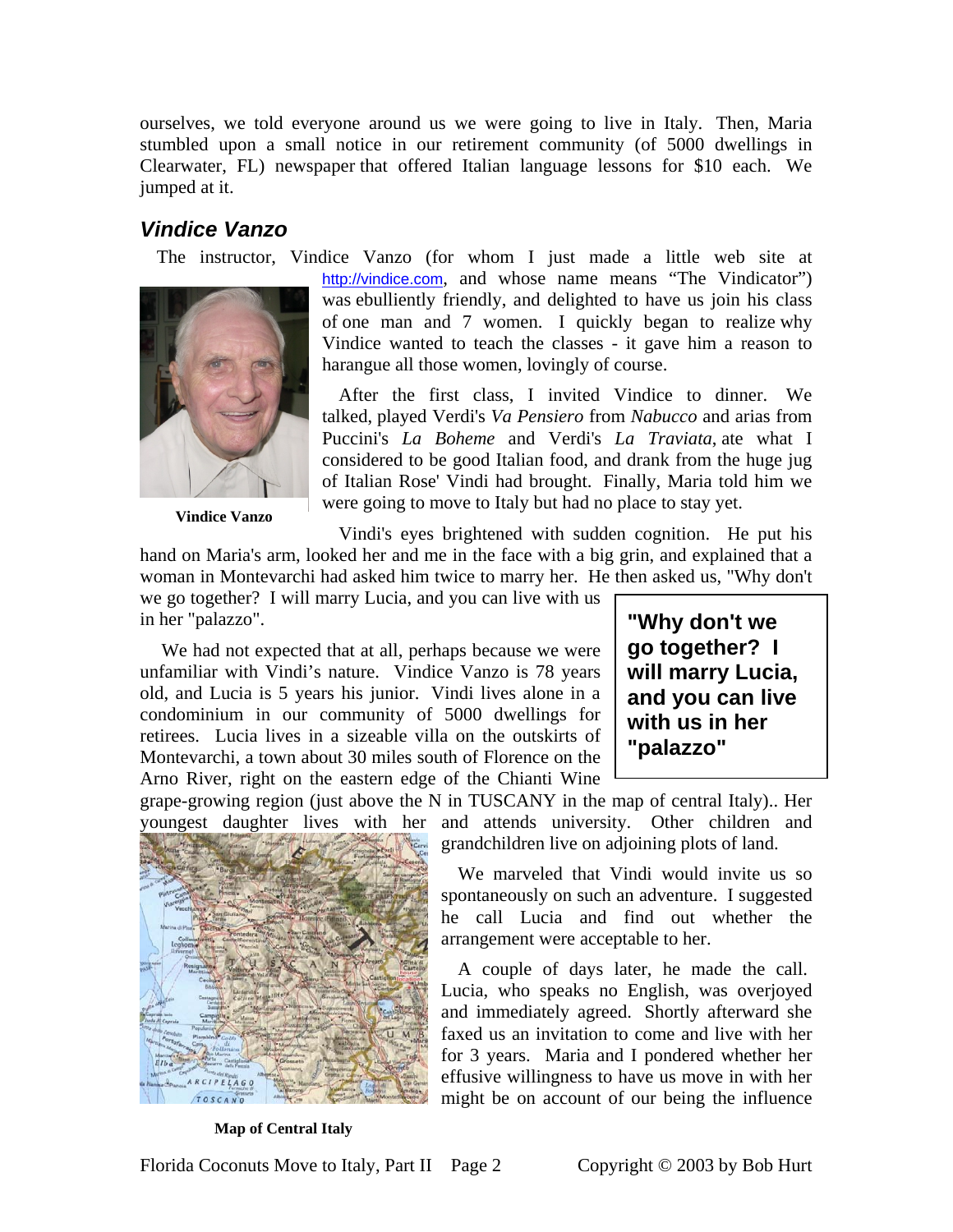that finally triggered Vindi into getting off the fence. I now believe she genuinely sees the merit of our being there with her.

Immediately, Maria started calling the airlines to make arrangements for travel to It aly. Delta gladly credited her \$400 for an unused travel voucher; Maria booked the flight for the last day in December, and also bought the same ticket for Vindi. We were all set. The roundtrip tickets were \$262 each. We won't be on the return leg.

Vindi, an ex-naval officer, ex-IBMer, ex-insurance agent, and now an author of an en gaging autobiography, has been married three times. His first marriage was to a wealthy American woman who is fluent in Italian. He credits his mother's harping, hateful attitude as the reason for his divorce. He was married twice more to women in or near our community, but divorced them because he enjoys his solitude.

I did not know it at the time he invited us to go on the trip with hi m, but Lucia is one of six women Vindi selected from respondents to an ad he placed in an Italian newspaper six or eight years ago. Vindi says she is the best qualified to be his wife. He has visited her home only on two or three occasions. It was not passion, but some sense of loneliness that was pushing him to marriage with Lucia.

| Lucia is one |
|--------------|
| of six       |
| women        |
| Vindi        |
| selected     |

Nevertheless, Vindi began laying plans with her. At first he intended to ship his car to It aly and we would all use it as transportation, particularly because he does not drive at night. That meant we would sell our car.

Then he and Lucia decided that, they would marry in Italy, and then, so as not to waste hi s return flight, he and she would return to America at the end of January and get married here too. That would give her permanent resident status, should she choose to live here, for Vindi is a naturalized American citizen. We now have to ship our own car.

H e loves teasing and taunting the women in our Italian class, and they seem to love it I wondered how Vindi's hastily arranged marriage to Lucia could be such a certainty. too. And, he has very friendly, almost romantic, relationships with his ex-wives.



#### **Farmland Near Montevarchi**

Vindi's first ex-wife is still his true love, albeit unavailable because of caring for a hu sband who has Alzheimer's disease. I am certain, from the hints in Vindi's comments, that she wants him to stay nearby, and that she loves him deeply. She had never wanted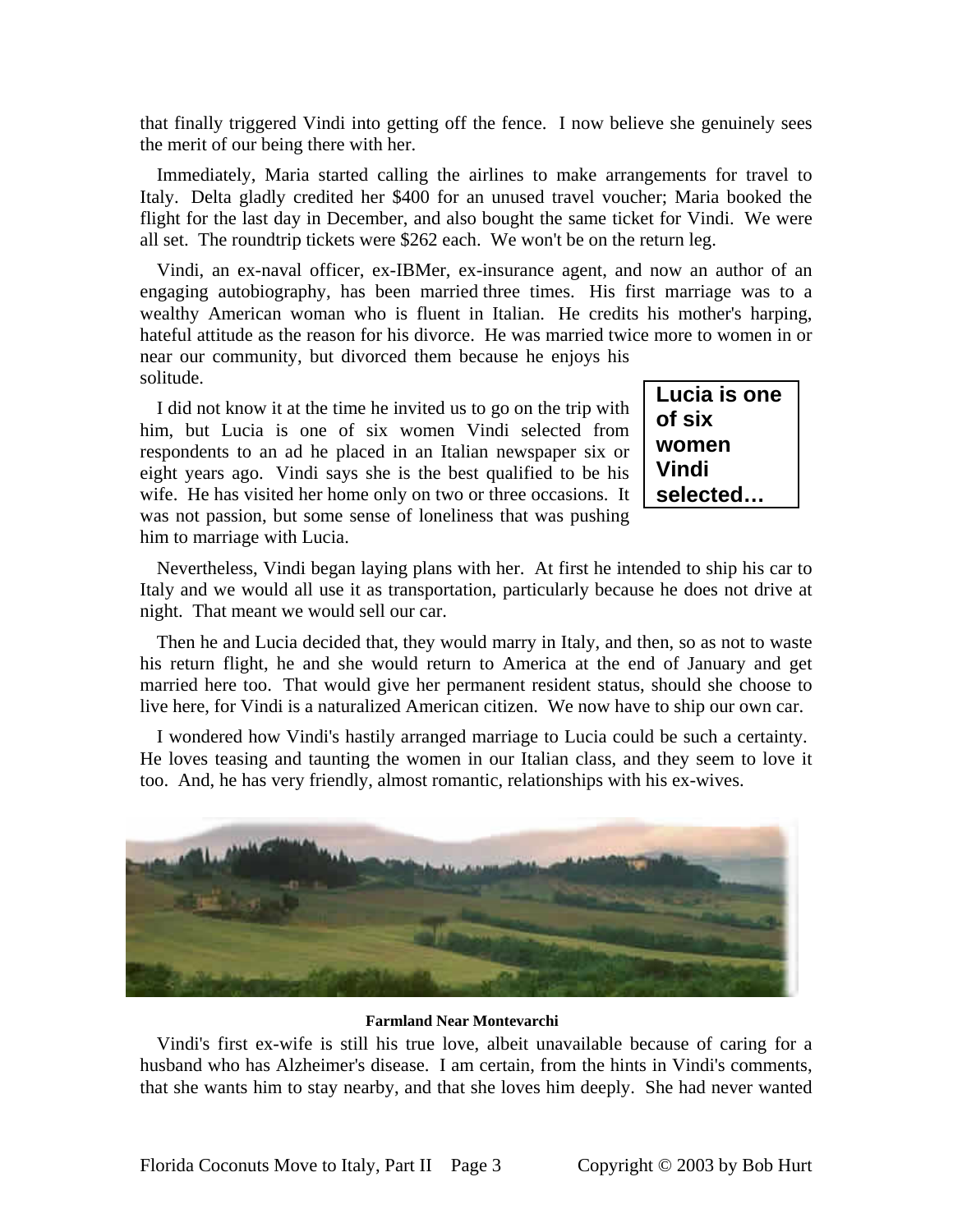the divorce. I suspected that she was pressuring Vindi not to go to Italy to get married. A trip, okay. A marriage, not okay.

### *Vindice Begins to Back Out*

As time went by, it seemed less likely that Vindi would make the trip. There are several reasons for this.

Shortly after we made the plans to travel together, Vindi announced that he would not leave until he had heard back from his publisher about his autobiography. He had sent the manuscript months earlier, and had received no response. As though by divine intervention, the response appeared within a few days. It would cost him \$26,000. He showed me the contract they wanted him to sign, and I told him that service was for egotists without talent, and that his book was more deserving of the attention of a real editor of a real publishing company that pays, not bilks, its authors. He relented to my suggestion, and agreed to proceed with our plans.

Prior to making flight arrangements Maria had asked Vindi whether he had any physical conditions that would prevent travel. Vindi revealed that he has an aortic aneurism, a bulge that is 4.9 centimeters long, just a millimeter short of the length that will necessitate an operation. He said he had known about it for several months, but that it does not bother him, and it would not affect his making the trip.

Then, two weeks ago, Vindi announced that his voice was getting hoarse, and that he was worried he might be getting throat cancer. He does not

smoke. It does not seem too likely that he has cancer. He has not been to the doctor for a diagnosis yet.

And yesterday Vindi explained that he had just seen Dan Rather on television talking about how it is unsafe to travel on an airplane with such a aortic condition as he has because the reduced cabin pressure might stimulate a rupture of the aorta, and that could mean certain death. So, until after an operation, the trip was off. Vindi was not willing to risk a ruptured aorta in order to Marry Lucia.

Vindi called Lucia and talked with her about it, telling her it

would not be safe to fly to Italy and marry her. She agreed. He told her that we were concerned about coming to live with her because Vindi would not be there to translate for us, and we might make her feel uncomfortable under the circumstances of a marital disappointment. She reassured him that her home was open to us as originally planned, and that she really looked forward to our coming. The trip was off for Vindi and on for us.

### *Serendipity and an Uncertain Future*

So, for the moment, serendipity, and maybe a little divine providence, is on our side. It seems that once we set our plans, an unseen hand guides our steps, leading us to some unknown destiny of adventure in a foreign land, under the affectionate protection of a far away benefactor. Maria, who is fluent in Spanish, will help with housekeeping and child care. I might be able to help Lucia in her real estate or antique brokering business,

**…the trip was off. Vindi was not willing to risk a ruptured aorta in order to Marry Lucia.**